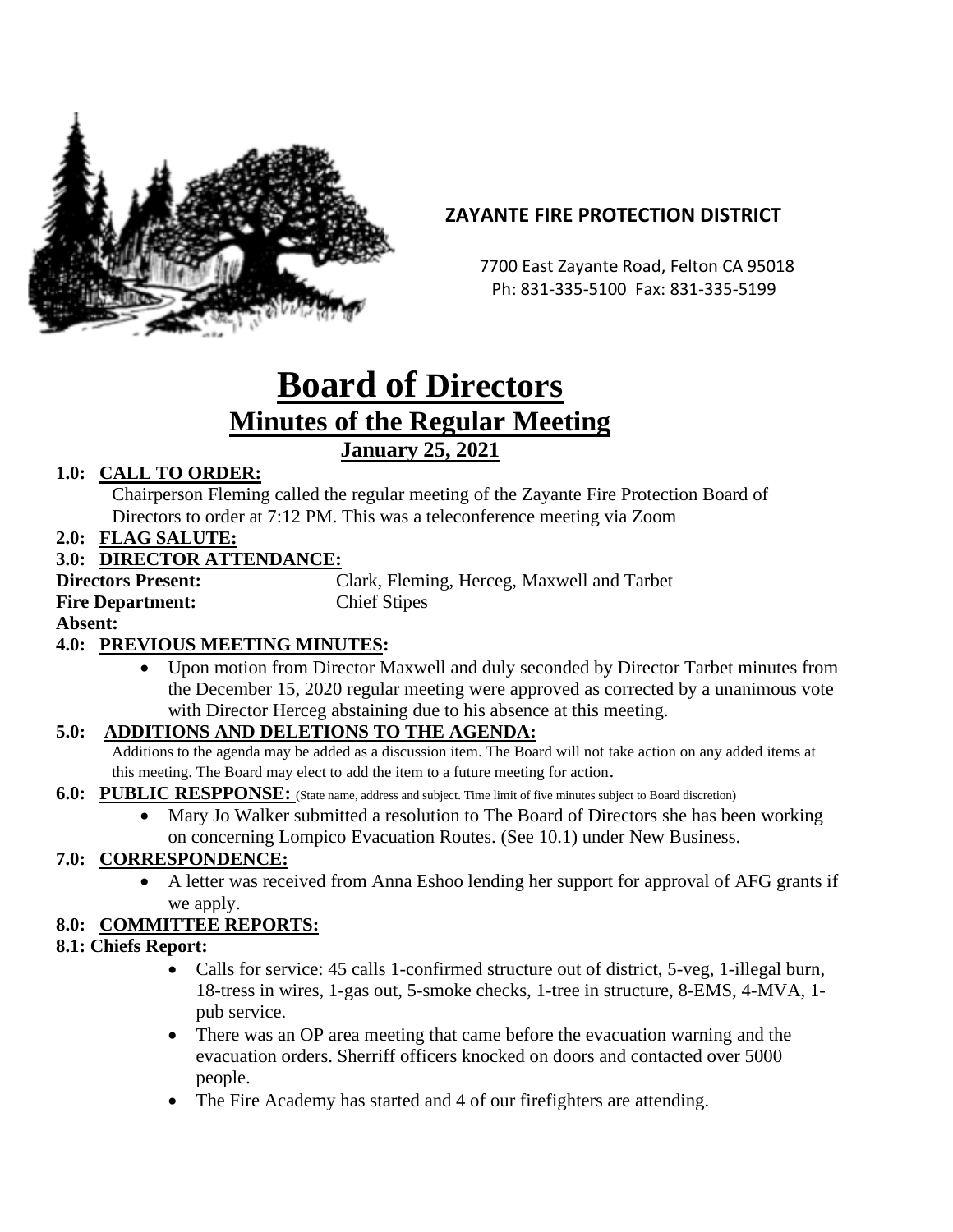- Driver Operator 1-A and 1-Bis underway. One firefighter attending
- Tuesday night training will start back up February 2, 2021.
- The envelopes for the parcel tax have been ordered and will be mailed in February.
- Work on new member training is moving forward.
- Training will be done safely and within Covid guidelines.

#### **8.2: SLV District Council:** Didn't meet.

#### **8.3: County Chiefs/EMSIA/SCCFAIG:** Didn't meet

- **8.4: Operations Section:** nothing
- **8.5: Training Section:** nothing

## **9.0: OLD BUSINESS:**

**9.1:** The stay at home order has been lifted. County numbers are getting better. Starting tomorrow more Firefighters will get their second Covid shot and 2 more will get their first. Most everyone will soon be done with their second dose.

**9.2:** Information on policy 2400 and the Lexipol policy were sent to all the board. Some discussion was held about this.

## **10.0: NEW BUSINESS:**

- **10.1: ACTION ITEM:** Upon motion by Director Maxwell and duly seconded by Director Tarbet, Resolution 472-01-21, A resolution requesting the County of Santa Cruz act as the lead agency in pursuing various alternative emergency evacuation routes out of Lompico Canyon, was approved as amended by a unanimous vote.
- Discussion about Resolution with several minor changes were made and will be implemented.
- The Financial Audit for FY 20 has been started. Due to Covid is a bit different than other years, and it will be a while before it is finished, and we can move forward with FY 2021.

## **11.0: POLICY AND PLANNING**: (As necessary for the District to perform its function as required by law.)

## **11.1: Goals for 2021 Chief and District**

• Most of the goals for 2020 were met and new ones need to be set for 2021.

## **12.0: OTHER BUSINESS:**

• All of the Directors had to file a 700 form electronically this last year. Chief Stipes needs a copy of these forms to have on file.

## **13.0: BUDGET AND BILLS:**

## **13.1: Approval of Bills:**

- Upon motion by Director Clark and duly seconded by Director Tarbet bills in the amount of \$21,643.12 were approved for payment by a unanimous vote.
- Upon motion by Director Herceg and duly seconded by Director Fleming, bills in the amount of \$11,957.34 were approved for payment by a unanimous vote.
- Upon motion by Director Maxwell and duly seconded by Director Herceg, bills in the amount of \$2,350.17 were approved for payment by a unanimous vote.
- Payroll: Director Fleming will stop by the station this week to approved payroll periods 26, 27 and 1.

## **14.0: PERSONNEL:**

- 7 new Firefighters were sworn in on January 7, 2021. They all passed the pre-employment physicals.
- 4 Firefighters are in the Academy